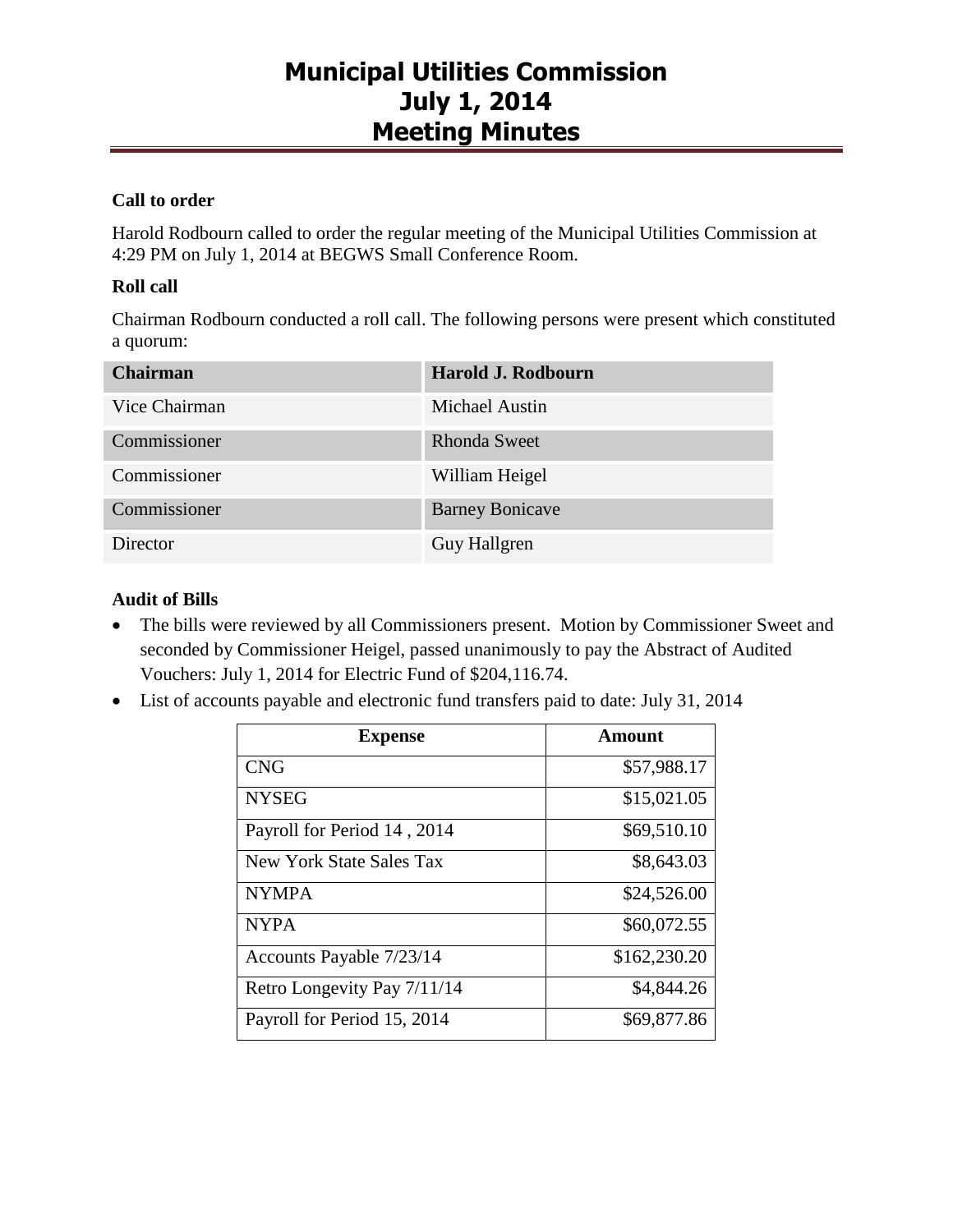#### **Approval of minutes from last meeting**

Motion by Vice Chairman Austin and seconded by Commissioner Sweet to accept as read for June 2014. Passed unanimously.

The supervisors report for the month of June were reviewed by th Commissioners and copy of this report is attached to and made part of these minutes.

#### **Supervisors Report - Accounting/Commercial Office/Meter Reading**

- Updated the 2013-2014 projected to budget variance report.
- BEGWS accounting staff provided Frank Radigan of the Hudson River Energy Group with information to respond to discovery questions from the NYS Public Service Commission pertaining to our electric rate case.
- During the month the accounting staff continued to provide information to Harbridge Consulting for the 2013-2014 GAS 45 valuation that is required to be completed this year.
- BEGWS Commercial Office Staff completed the calculation of next year's budgets for customers who elect to join the budget plan to pay their utility bills.
- BEGWS accounting staff has been working on the annual reconciliation of the Temporary State Assessment for both the Electric and Gas departments.
- On 6/11/14, BEGWS paid the \$440,000 RAN for the Electric department plus \$1,376 interest.
- Water Units have started being billed to customers this month. The revenue raised from the water units will be used to pay the Bond for the water upgrade project, and to make capital purchases for the water department.
- On 6/24/14, Kathleen Clark started work at BEGWS as Summer Employee. Kathleen will be working in the Commercial, Accounting and Administrative Offices throughout the summer.
- During the month of June \$10,986.75 was spent on the Electric Upgrade Project, primarily for engineering.
- No QRS cases of customer complaints were filed with the NYS PSC during the month of June against BEGWS.
- Month to date 6,683 meters have been read out of a possible 7,629. This is a 87.6% reading rate so far this month, with 1,413 meters still scheduled to be read. Percentage of meters not read by department are: Electric 6.8%, Gas 18.6%, & Water 18.2%. The primary reason for not getting a read is no coverage when a Meter Reader is off and a lack of access to the meter is another major factor.
- Currently we have 850 electric meters being read by radio. This is about 19.5% of our electric meter population. We currently have 212 e-bill customers and 176 direct withdrawal customers.

Jim Housworth – Accounting Supervisor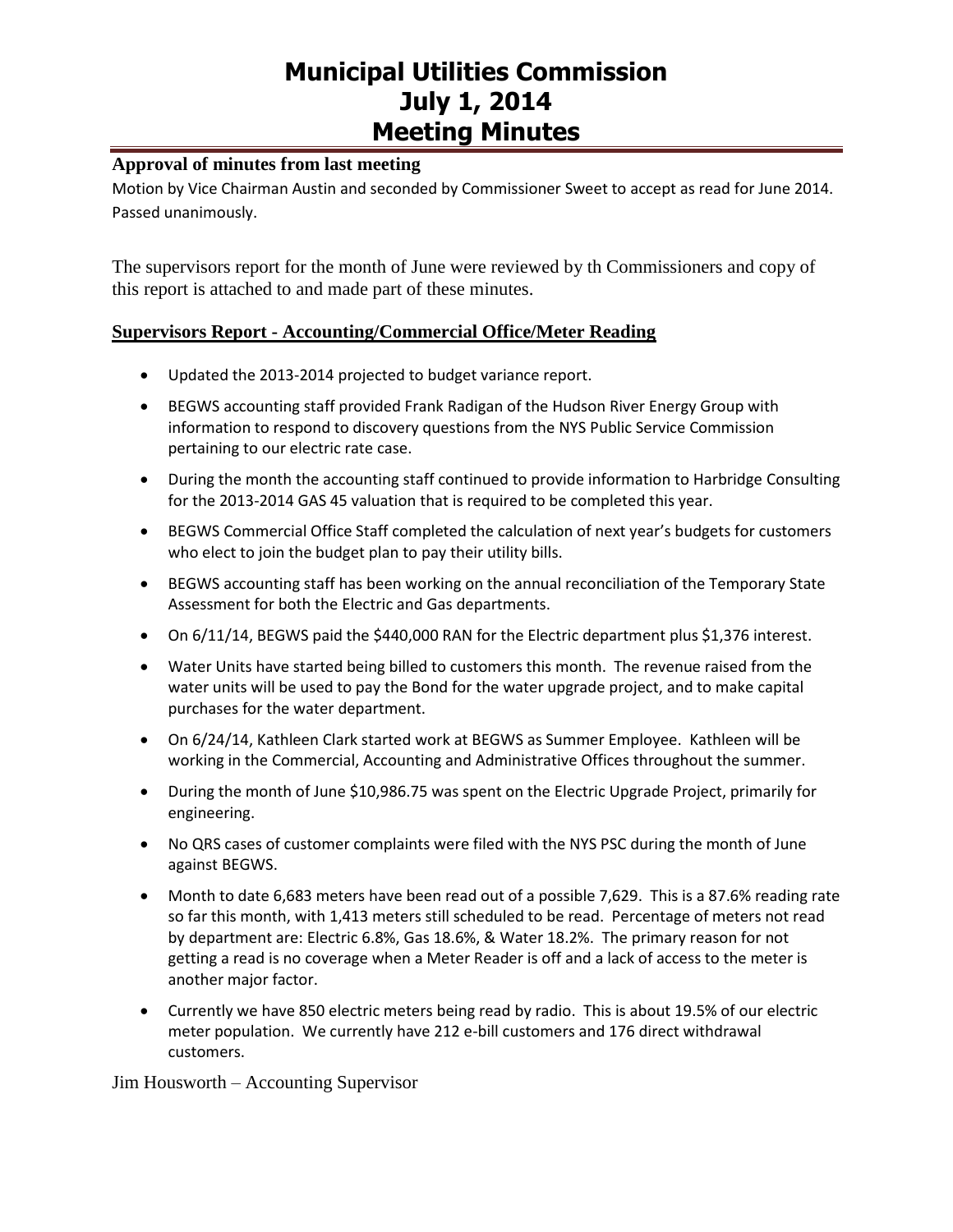### **Supervisors Report for Electric Department**

- Repaired 3 street lights and 8 security lights
- Connected new services at Robie st, Babcock Hollow, and E Washington Ext.
- Replaced a rotten pole on Haverling St.
- Retired security lights on 415 S.
- Hung several banners and installed extra power outlets for the dairy parade.
- Responded to callouts at the National Hotel, Haverling School, Mcmaster St, the county building, Haverling St, Rumsey St. Ext, Whiting St. and Burton St. We are seeing many more outages lately due to the higher primary voltage. Most of these outages were caused by squirrels and birds. I suspect this trend will continue.
- Retired 12 poles and all the hardware inside the old Fairview Substation as we are hoping to sell the old substation transformers. This work included retiring all the old wire and metering equipment
- We continue to use our spare time to change transformers and insulators for the next part of the 12 KV conversion.
- Due to the shortage of lineworkers, I will be in the field in a bucket truck almost every day. We only have enough workers to run one bucket unless I go out in the field. Hopefully this problem will be resolved soon with some new hires.

#### Mark Hawk – Electric Line Department Supervisor

#### Supervisors Report for Service Department

- Investigated 5 gas odor complaints.
- Began annual gas leakage survey, this will go on for several weeks.
- Installed water meter radios @ Village Laundromat, and Taco Bell
- Met with Rick Lepkowski from the PSC for annual records audit, he will return in July to continue audit.
- Rebuilt gas meter set @ 7000 Golfview, due to broken meter connector.
- Attended Health and Safety Training for Bloodborne Pathogens, Chemical Hazards, and Confined Space Entry.

Steve Larsen – Service Department Supervisor

#### Supervisors Report for UGLM

- Replaced water service main to curb at 412 Haverling St
- Replaced Hydrant # 119 on Murray Ave.
- Repaired water main leak on Perkins c/o Fairview Drive (circumferal)
- Repaired four valve boxes on West Morris St (new top halfs)
- Hydrant Flushing program completed
- Gas :Replaced service curb to house 115 Cruger St
- Preparing for Liberty St upgrade
- Have done many Dig Safely Requests
- Removed Dam at WWT outfall area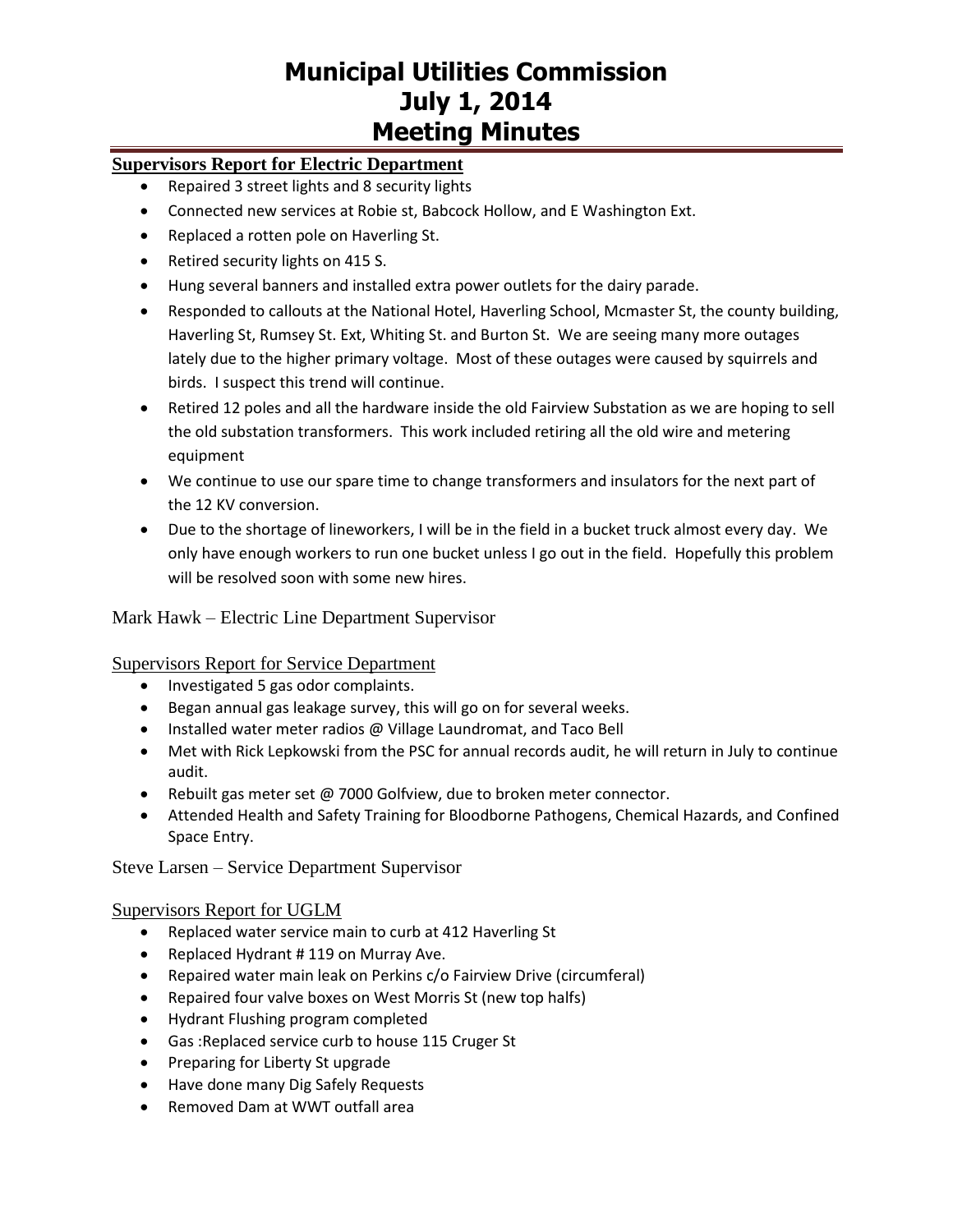Attended Health and Safety Training for Bloodborne Pathogens, Chemical Hazards, and Confined Space Entry.

Dan Borhman – UGLM Supervisor

Supervisors Report for Waste Water Treatment Plant

- Daily lab test & reg maintenance
- Drained# 1 secondary tank and power washed diffusers
- Replaced primary pump #2
- Replaced polymer blending unit in front of the belt press
- Replaced transducer on control panel for primary eff pumps
- Flow meters were calibrated
- Made a trip with Guy Hallgren to Johnstown to look at anaerobic digesters
- Pressed 160,800 gals of sludge for village of Dansville

Royce Hoad – Waste Water Treatment Plant Operator Supervisor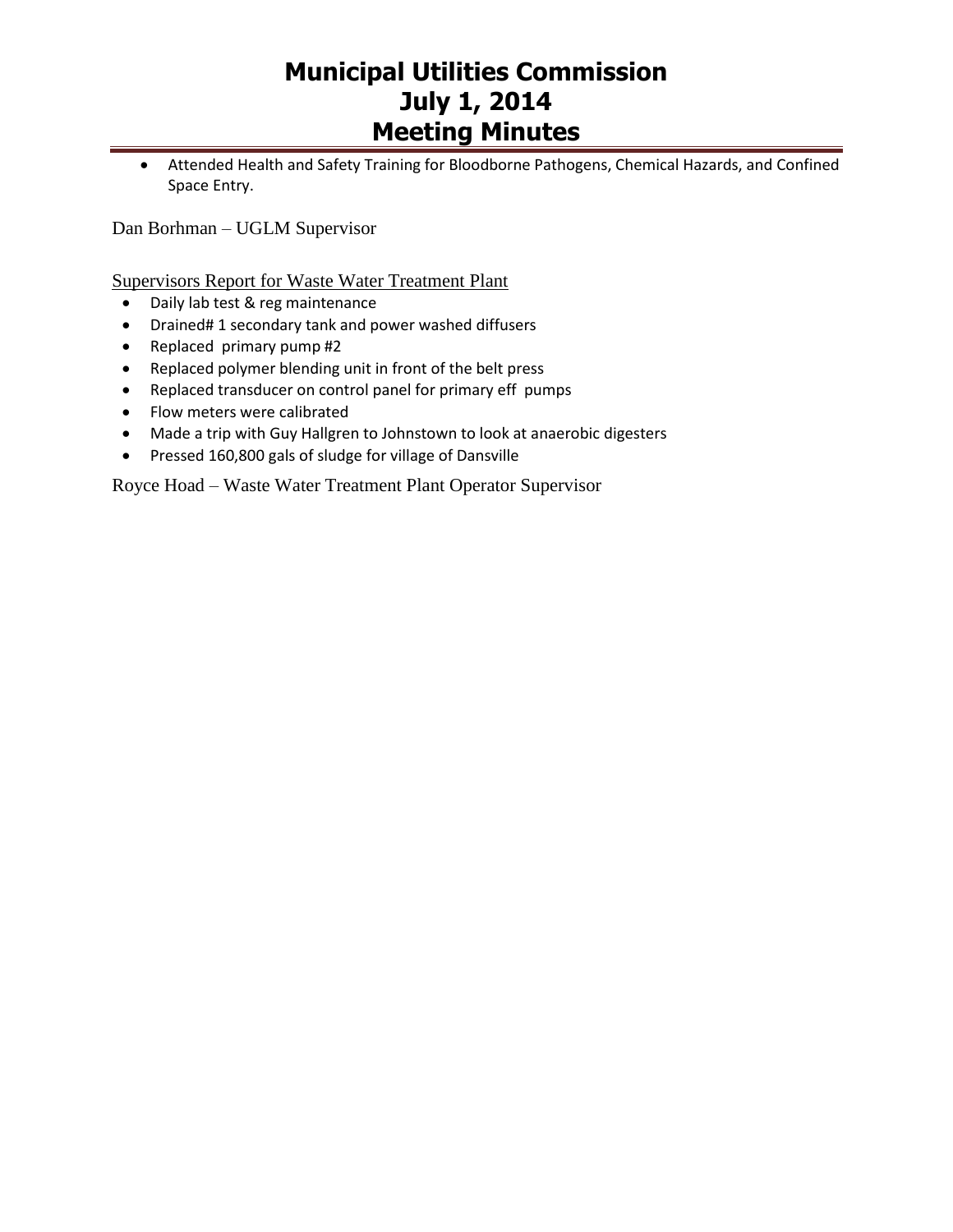#### **Petitions and Communications**

**Hydro Allocation** – no reduction in firm hydro energy sales are anticipated for July 1 – July 31, 2014

#### **Demand Response**

200kW of BEGWS backup electric generation has been put in reserve with the New York Independent System Operator through Customized Energy Solutions. In turn BEGWS receives a monthly payment of \$950 (\$11,400) for having this peak shaving generation in reserve. In addition if BEGWS is requested to operate generator during a peaking event then BEGWS will be compensated a per kwh payment for kwh generated .

#### **Consent Order for MGP Site**

A consent order has been sent by the NYSDEC to create and file a site characterization work plan. This communication has been forwarded to the Village Attorney and our Steuben County Legislator.

## **Accounting Department**

#### Sewer Rates

The request for a 12.5% sewer rate increase was approved by the Village Board during their June  $17<sup>th</sup>$  meeting. BEGWS will take action to implement this rate increase in the first billing cycle in July.

#### Water Unit Charge

The water unit charge requested by the MUC and approved by the Village Board in July of 2013 has been implemented. A letter was inserted into all customer bills stating what we were doing why we were doing it and when they would see this charge on their bills.

#### Check Scan Capability

BEGWS will soon be deploying check scanning capability to its accounting administration processes. The purpose of doing this is to deposit monies sooner thereby compressing the time between account payable for energy costs and accounts receives through customer billings.

### **Electric Department**

#### Line Department Personnel

The electric line department now has a deficit of two line mechanics due to retirement and illness. BEGWS will be working 16 hours of overtime per week to help in keeping up with this deficit of manpower. Director Hallgren has begun the process of filling the retiree position by notifying Civil Service and requesting test for both apprentice and fully qualified line workers.

#### Electric Upgrade Conversion project

NYSEG has tied the 535 transmission line into the Fairview sub. This provides a second redundant transmission circuit to the substation which will improve reliability. In addition BEGWS crews are removing poles, wire, and other infrastructure no longer needed for the operation of the substation.